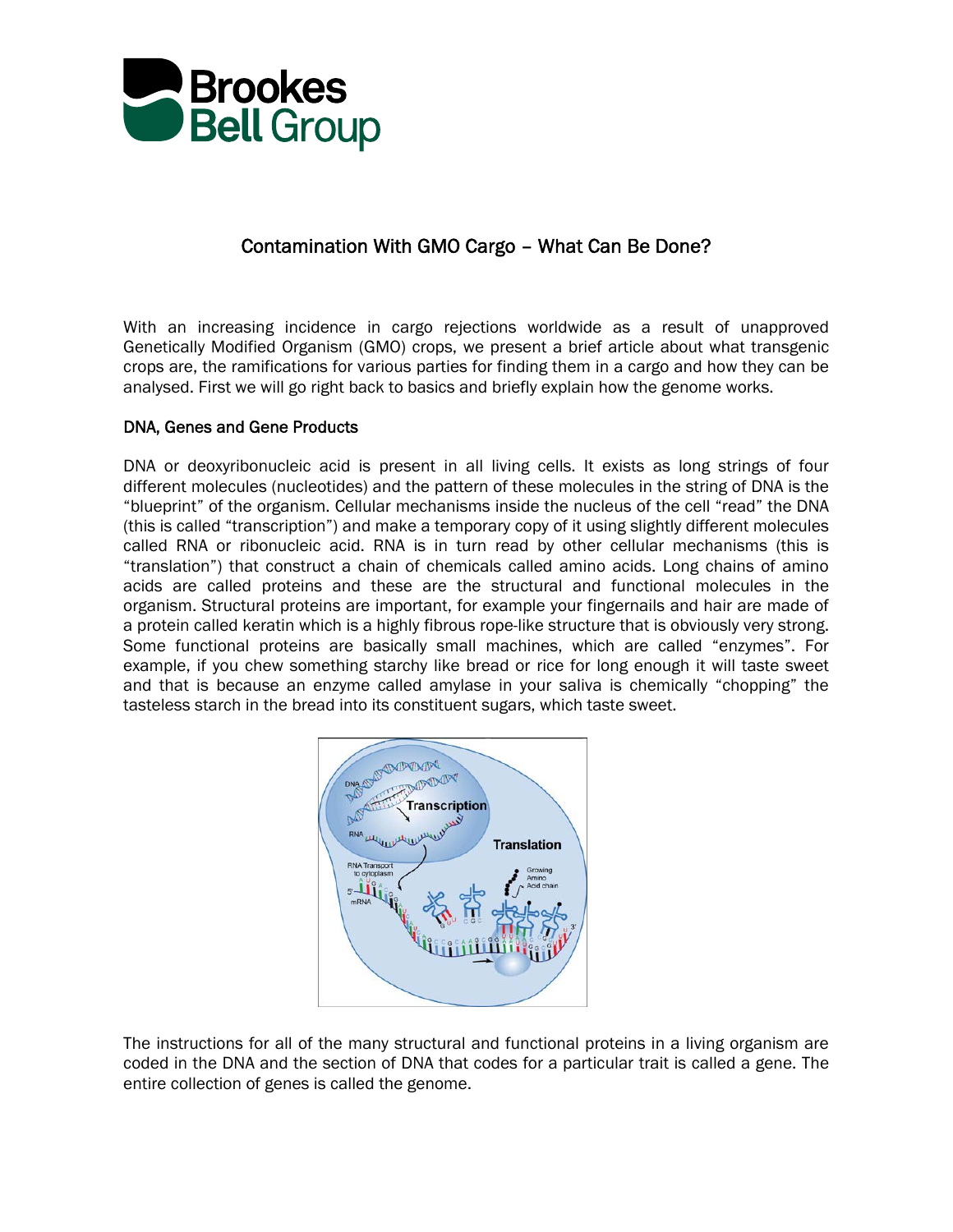#### What is a GMO?

In fact all commercial crops in existence today are genetically modified organisms in that their genome has been modified by natural or artificial systems and selected by humans for some particular advantage. For example, it is understood modern wheat is only about 8000 years old and arose from a chance mutation in a type of grass called emmer. Other commercially available crops were mutated artificially using radiation and chemical mutagens.

The more scientifically accurate term for what the layperson understands as a GMO is a "transgenic" organism. Transgenic technology seeks to improve the yield of a given crop by inserting a gene that provides an enhanced function that the crop in its original state does not possess. For example, a common useful trait is resistance to insects and many plants have a natural chemical defence, for example, nicotine in tobacco and caffeine in coffee and tea are natural insecticides. Most crops do not have such effective defence and with general grain crops such as maize and wheat, for example, some of the most injurious insects are European corn borers.



Studies showed that bacteria in soil would kill these pests and the actual mechanism for this was attributed to a group of proteins produced by the bacteria. Indeed, for many years these proteins were used as effective insecticides. More recently the genes for these toxin proteins were identified, copied and incorporated (molecular biologists use the mariner word "spliced" for inserting DNA) into the genome of the plant under attack from the insect. This new DNA produces the toxin but this time in the cells of the plant and this will kill any insect which attempts to feed on it.

The gene that is inserted is called an "event" and is usually given a codename from the manufacturer. Often a transgenic organism might have more than one event. For example, the Monsanto maize "Yieldguard" has the gene for insect resistance but also resistance to the Monsanto herbicide product glyphosate, marketed as "Round-Up". Round-up is the most commonly used herbicide primarily because it has low toxicity to humans. It is, however, very toxic to most plants because it binds with a critical plant enzyme that renders the plant unable to synthesis crucial proteins and the plant quickly dies. This enzyme is not present in animals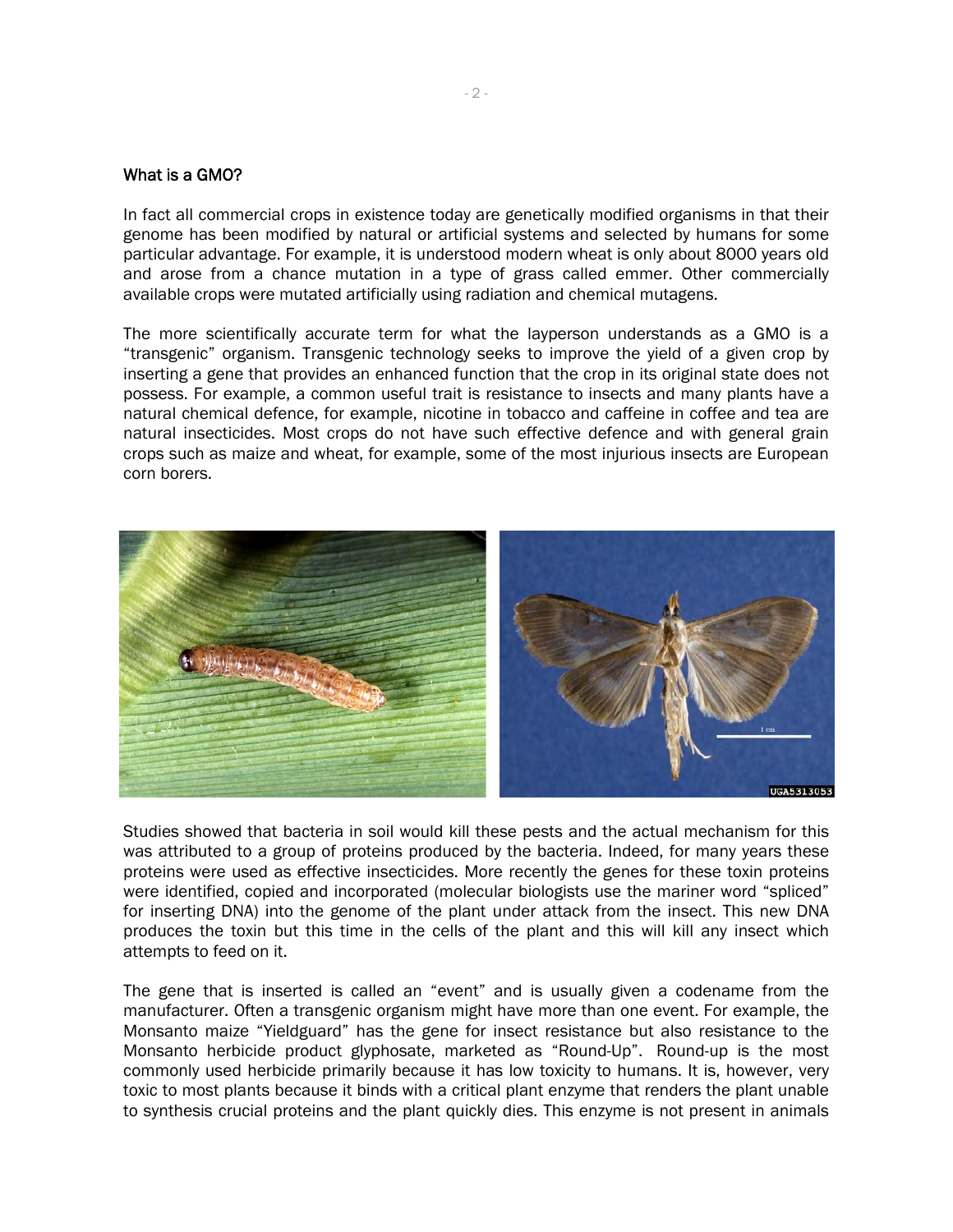and they are not affected by glyphosate in the same manner. The "Round-up Ready" version of crops include a bacterial gene which codes for a version of the enzyme that is not affected by glyphosate and therefore they can survive being treated with that herbicide whereas all other competing plants in the field such as weeds will die.

### Ramifications

Governmental departments around the world are assessing current and novel transgenic crops for food safety and not all events are authorized in any given country. Anti-GMO lobby groups are affecting policies and as a result some authorities have a blanket ban on GMOs. Hence authorities have set up means to detect the GMO because the transgenic organism in most cases will look identical to the original.

There are generic and specific means of detecting transgenics. Generic testing is fairly simple usually the gene of interest is flanked by a section or sections of DNA on which the transcription mechanism binds. A particularly effective one from the cauliflower mosaic virus is typically used and this greatly improves the "readability" of the gene of interest, especially when several copies of these "promotors" are included during the splicing operation. Likewise there is a strand of DNA at the end of a gene that causes the transcription mechanism to stop and these are called "terminator sequences". Various techniques can be used to detect these DNA sequences and while these will clearly show whether a transgenic event has occurred, they will not specify which one it is.

Specific events can also be detected. Most of the commonly-used methods for transgenic organism detection are event-specific in that they are designed to quantify the presence of a particular transformation event rather than more generic tests which detect any transgenic organism. Most commonly used event-specific tests involve a simple procedure based on the polymerase chain reaction. This method extracts the DNA of the maize sample, copies a specific section of DNA only if it contains the inserted event of interest and tags the DNA fragment with fluorescent markers. Several cycles of copying are conducted and, after a given number of cycles, the degree of fluorescence is measured, which is proportional to the amount of transgenic DNA. By using calibration curves of known quantities of the fluorescent-dyed event, it is possible to accurately measure the level of any given event to a reasonably low level of detection.

Construct-detection methods will actually measure the amount of the transgenic protein product and so this is less specific to individual events. For example, looking for the bacterial protein toxin mentioned earlier would detect a number of different GMOs from a number of species.

With increased production of transgenic crops there has been increased shipment from GMO producing countries. Because nominally non-GMO crops use the same logistics, storage and loading facilities, some cross-contamination is inevitable and most of the commercial shipments will contain some GMO at least at trace level. Modern laboratory testing using the polymerase chain reaction have been developed to reliably and specifically detect the presence of GMOs at very low concentrations/admixture levels.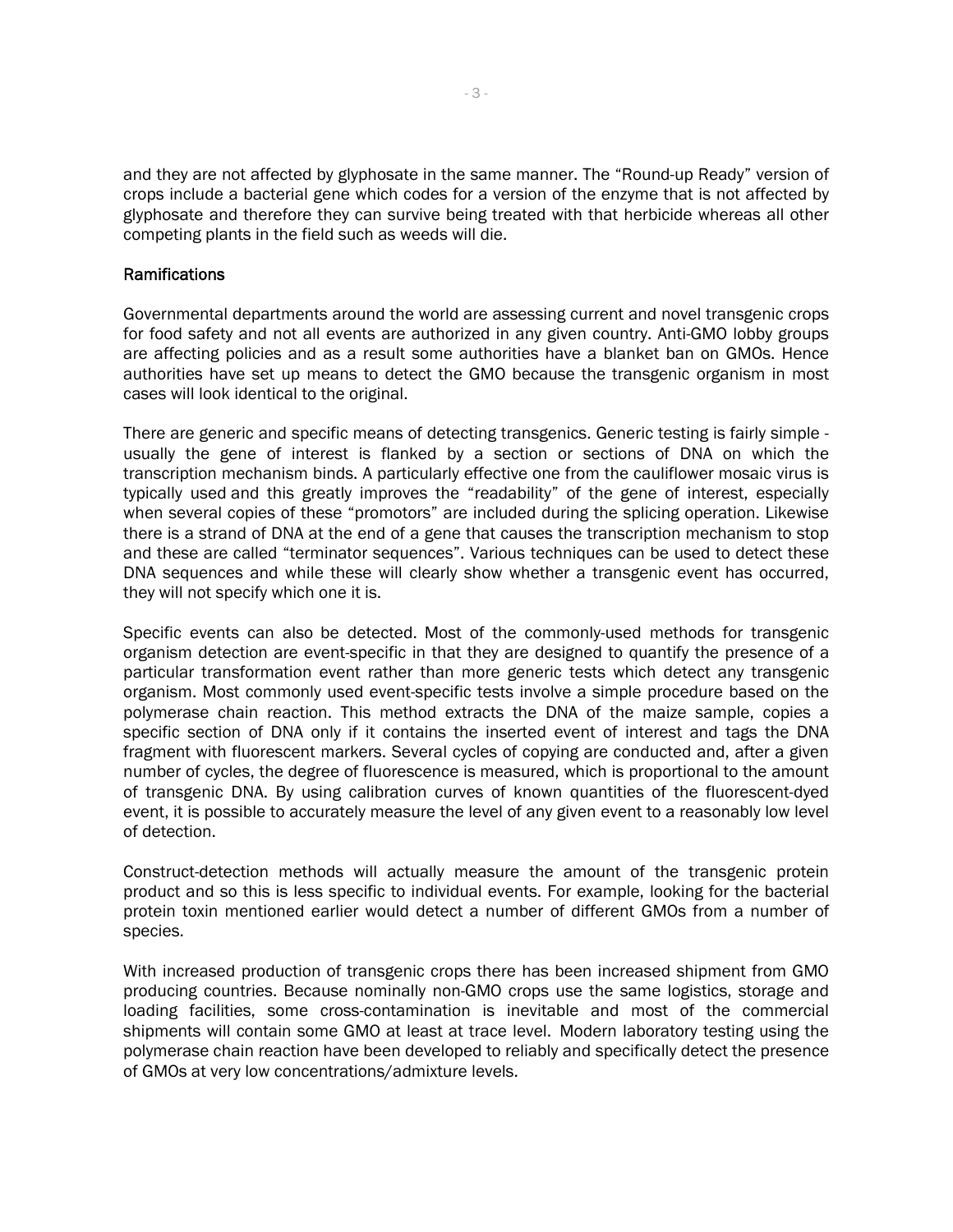If an unauthorized GMO is found on a vessel the disport country will almost certainly refuse to offload the cargo. Not only can this result in delays, the ship might become implicated in any incidental spoilage that comes about as a consequence of the delay. The vessel might also be blamed for any cross contamination from previous cargoes. For example, China approved one maize event in 2014 – MIR162 – but before approval in 2013 the event was detected in shipments of maize not intended to contain it. P&I Clubs estimate that well over 1 million tonnes of cargo were rejected over that period and a number of vessels delayed.

The EU is vigilant to unauthorized transgenics and on a regular basis shipments are rejected. These are available for everyone to see on the RASFF (Rapid Alert Service for Food and Feed) portal on the EU website. One recent rejection was an unauthorized GMO in Chinese organic rice found in the UK.

Also, it is not just grains. A number of DDGS (distillers dried grain with solubles – a by-product of ethanol production) cargoes were rejected from various countries. It is conceivable that any cargo could be rejected if found to be contaminated by unauthorized event DNA from a previous cargo, even a normally unrelated mineral ore, for example, if the contamination was significant.



## What Can Be Done?

As an innocent party, ship owners can be complacent in these cases, but as mentioned earlier, in our experience, vessels have been implicated in the problem for:

- 1) Cross-contamination from previous cargoes
- 2) Spoilage of cargoes that have been on board for an extended period